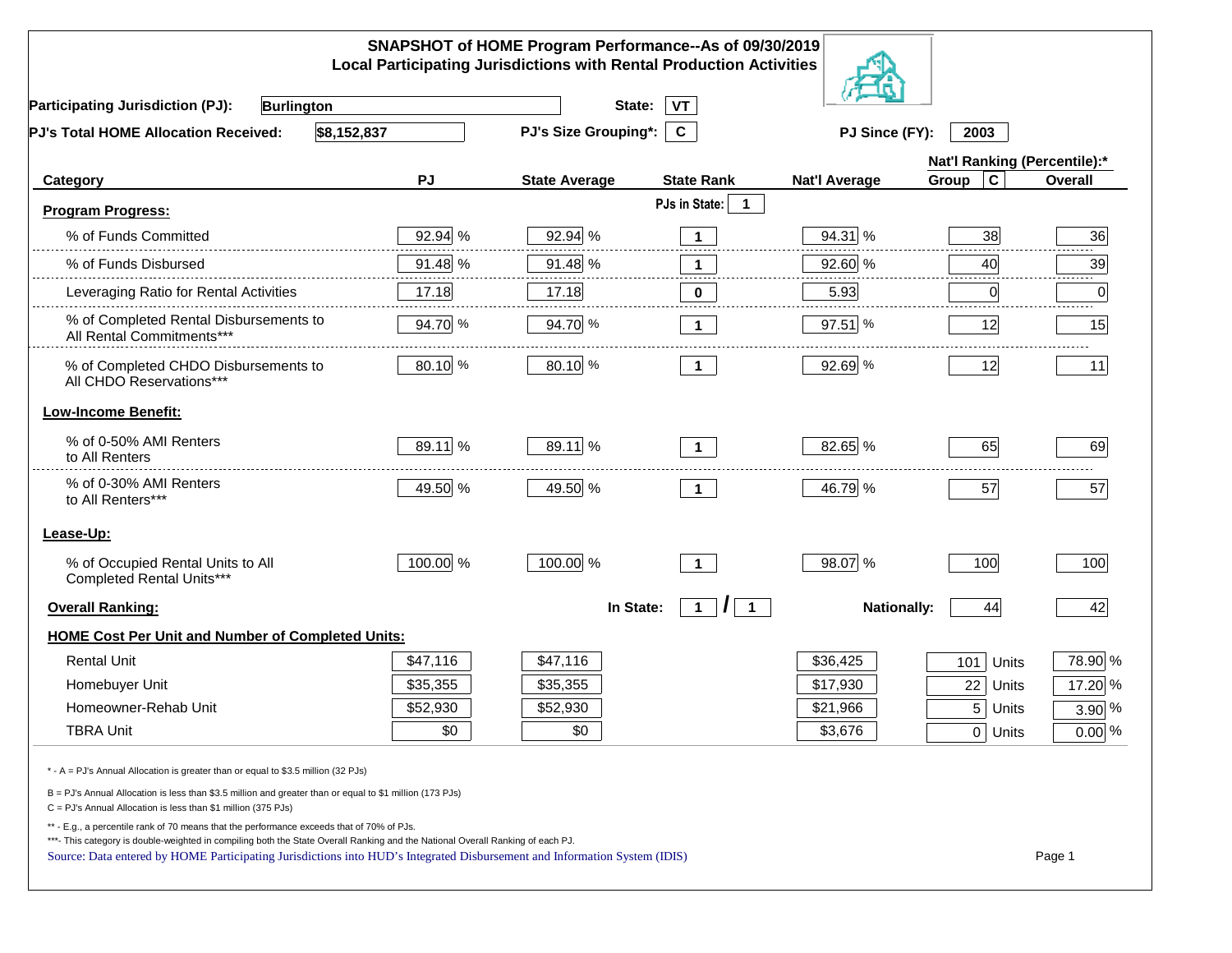|                                                                                                                           |             |        |               |                            |                        |                   | <b>Program and Beneficiary Characteristics for Completed Units</b> |                   |                      |                                             |             |
|---------------------------------------------------------------------------------------------------------------------------|-------------|--------|---------------|----------------------------|------------------------|-------------------|--------------------------------------------------------------------|-------------------|----------------------|---------------------------------------------|-------------|
| <b>Participating Jurisdiction (PJ): Burlington</b>                                                                        |             |        |               |                            | $\overline{\text{VT}}$ |                   |                                                                    |                   |                      |                                             |             |
| <b>Total Development Costs:</b>                                                                                           |             |        | <b>Rental</b> | <b>Homebuyer</b>           |                        | <b>Homeowner</b>  | <b>CHDO Operating Expenses:</b>                                    |                   | PJ:                  |                                             | $4.9\%$     |
| (average reported cost per unit in<br>PJ:<br><b>HOME-assisted projects)</b>                                               |             |        | \$193,524     | \$79,155                   |                        | \$63,959          |                                                                    | (% of allocation) | <b>National Avg:</b> |                                             | $1.1$ %     |
| State:*                                                                                                                   |             |        | \$145,903     | \$81,440                   |                        | \$17,759          |                                                                    |                   |                      |                                             |             |
|                                                                                                                           | National:** |        | \$135,225     | \$88,236                   |                        | \$26,222          |                                                                    |                   |                      |                                             |             |
|                                                                                                                           |             | Rental |               | <b>Homebuyer Homeowner</b> | <b>TBRA</b>            |                   |                                                                    |                   |                      | <b>Rental Homebuyer Homeowner</b>           | <b>TBRA</b> |
| <b>RACE:</b>                                                                                                              |             | %      | ℅             | ℅                          | %                      |                   | <b>HOUSEHOLD TYPE:</b>                                             | $\%$              | $\frac{9}{6}$        | %                                           | %           |
| White:                                                                                                                    |             | 85.1   | 95.5          | 80.0                       | 0.0                    |                   | Single/Non-Elderly:                                                | 26.7              | 13.6                 | 40.0                                        | 0.0         |
| <b>Black/African American:</b>                                                                                            |             | 5.9    | 0.0           | 0.0                        | 0.0                    | Elderly:          |                                                                    | 10.9              | 0.0                  | 40.0                                        | 0.0         |
| Asian:                                                                                                                    |             | 4.0    | 0.0           | 20.0                       | 0.0                    |                   | <b>Related/Single Parent:</b>                                      | 41.6              | 27.3                 | 20.0                                        | 0.0         |
| American Indian/Alaska Native:                                                                                            |             | 0.0    | 0.0           | 0.0                        | 0.0                    |                   | <b>Related/Two Parent:</b>                                         | 11.9              | 50.0                 | 0.0                                         | 0.0         |
| Native Hawaiian/Pacific Islander:                                                                                         |             | 0.0    | 0.0           | 0.0                        | 0.0                    | Other:            |                                                                    | 8.9               | 9.1                  | 0.0                                         | 0.0         |
| American Indian/Alaska Native and White:                                                                                  |             | 0.0    | 0.0           | 0.0                        | 0.0                    |                   |                                                                    |                   |                      |                                             |             |
| Asian and White:                                                                                                          |             | 1.0    | 0.0           | 0.0                        | 0.0                    |                   |                                                                    |                   |                      |                                             |             |
| <b>Black/African American and White:</b>                                                                                  |             | 0.0    | 0.0           | 0.0                        | 0.0                    |                   |                                                                    |                   |                      |                                             |             |
| American Indian/Alaska Native and Black:                                                                                  |             | 0.0    | 0.0           | 0.0                        | 0.0                    |                   |                                                                    |                   |                      |                                             |             |
| <b>Other Multi Racial:</b>                                                                                                |             | 1.0    | 4.5           | 0.0                        | 0.0                    |                   |                                                                    |                   |                      |                                             |             |
| Asian/Pacific Islander:                                                                                                   |             | 0.0    | 0.0           | 0.0                        | 0.0                    |                   |                                                                    |                   |                      |                                             |             |
| <b>ETHNICITY:</b>                                                                                                         |             |        |               |                            |                        |                   |                                                                    |                   |                      |                                             |             |
| <b>Hispanic</b>                                                                                                           |             | 3.0    | 0.0           | 0.0                        | 0.0                    |                   |                                                                    |                   |                      |                                             |             |
| <b>HOUSEHOLD SIZE:</b>                                                                                                    |             |        |               |                            |                        |                   | <b>SUPPLEMENTAL RENTAL ASSISTANCE:</b>                             |                   |                      |                                             |             |
| 1 Person:                                                                                                                 |             | 36.6   | 13.6          | 60.0                       | 0.0                    | Section 8:        |                                                                    | 81.2              | 27.3                 |                                             |             |
| 2 Persons:                                                                                                                |             | 25.7   | 9.1           | 0.0                        | 0.0                    | <b>HOME TBRA:</b> |                                                                    | 0.0               |                      |                                             |             |
| 3 Persons:                                                                                                                |             | 22.8   | 40.9          | 0.0                        | 0.0                    | Other:            |                                                                    | 5.0               |                      |                                             |             |
| 4 Persons:                                                                                                                |             | 9.9    | 22.7          | 0.0                        | 0.0                    | No Assistance:    |                                                                    | 13.9              |                      |                                             |             |
| 5 Persons:                                                                                                                |             | 5.0    | 13.6          | 0.0                        | 0.0                    |                   |                                                                    |                   |                      |                                             |             |
| 6 Persons:                                                                                                                |             | 0.0    | 0.0           | 20.0                       | 0.0                    |                   |                                                                    |                   |                      |                                             |             |
| 7 Persons:                                                                                                                |             | 0.0    | 0.0           | 20.0                       | 0.0                    |                   |                                                                    |                   |                      |                                             |             |
| 8 or more Persons:                                                                                                        |             | 0.0    | 0.0           | 0.0                        | 0.0                    |                   | # of Section 504 Compliant Units:                                  |                   | 62                   |                                             |             |
| The State average includes all local and the State PJs within that state                                                  |             |        |               |                            |                        |                   |                                                                    |                   |                      |                                             |             |
| ** The National average includes all local and State PJs, and Insular Areas                                               |             |        |               |                            |                        |                   |                                                                    |                   |                      |                                             |             |
| # Section 8 vouchers can be used for First-Time Homebuyer Downpayment Assistance.                                         |             |        |               |                            |                        |                   |                                                                    |                   |                      |                                             |             |
| Source: Data entered by HOME Participating Jurisdictions into HUD's Integrated Disbursement and Information System (IDIS) |             |        |               |                            |                        |                   |                                                                    |                   |                      | HOME Program Performance SNAPSHOT<br>Page 2 |             |